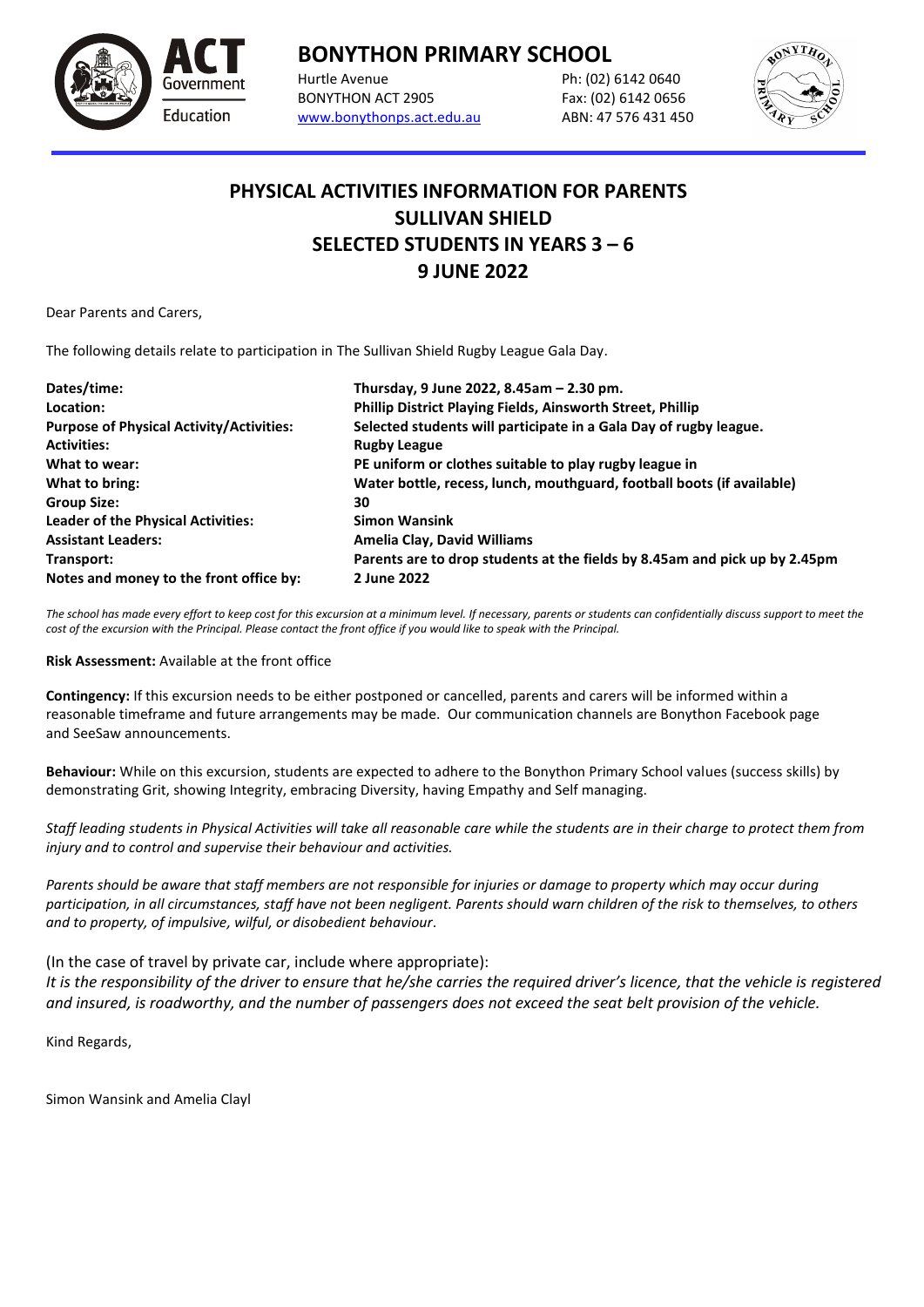## **PHYSICAL ACTIVITIES INFORMATION FOR PARENTS SULLIVAN SHIELD SELECTED STUDENTS IN YEARS 3 – 6 9 JUNE 2022**

I give permission for my child \_\_\_\_\_\_\_\_\_\_\_\_\_\_\_\_\_\_\_\_\_\_\_\_\_\_ in Class \_\_\_\_\_\_\_ to participate in the **Bonython Primary School excursion to the Phillip District Playing Fields to participate in the Sullivan Shield Gala Day on Thursday 9 June, 2022** and other details as outlined in the Physical Activities Information for Parents (including contingency plans). I agree that in the event of the excursion being postponed my child can attend on a revised date.

*I agree to my child participating in the Physical Activity/Activities mentioned previously. I have discussed with my child the need for expected behaviour. I authorise the school to make arrangements for the welfare of my child (including medical or surgical treatment) in an emergency and I agree to meet the associated costs. I have provided to the school all medical information relevant to my child.* 

*I agree that my child will be under the authority of the school for the duration of the Physical Activity/Activities.* 

| changes to this form?                     | The Medical Information and consent form only needs to be completed once/year prior to the students first<br>involvement in a Physical Activity/Activities unless there are changes to the details on this form? Are there any       |
|-------------------------------------------|--------------------------------------------------------------------------------------------------------------------------------------------------------------------------------------------------------------------------------------|
| $\Box$ Yes                                | $\square$ No                                                                                                                                                                                                                         |
| office).                                  | If yes, an updated Medical Information and Consent Form is required to be completed (available through the front                                                                                                                     |
| pain relief)?                             | Will your child require medication to be administered during the Physical Activity/Activities (e.g. allergy medication,                                                                                                              |
| $\Box$ Yes                                | $\square$ No                                                                                                                                                                                                                         |
|                                           | If yes, please complete a Medication Authorisation and Administration Record (available through the front office).<br>Is there any additional information you need to provide to support your child's participation in this Physical |
| Activity/Activities?                      |                                                                                                                                                                                                                                      |
| $\Box$ Yes                                | $\square$ No                                                                                                                                                                                                                         |
| If yes, please provide these details      |                                                                                                                                                                                                                                      |
| Please provide the following information: | <u> 1989 - Johann Harry Harry Harry Harry Harry Harry Harry Harry Harry Harry Harry Harry Harry Harry Harry Harry</u>                                                                                                                |
|                                           |                                                                                                                                                                                                                                      |
|                                           |                                                                                                                                                                                                                                      |
|                                           |                                                                                                                                                                                                                                      |
|                                           | Parents are responsible for ambulance costs outside the ACT.                                                                                                                                                                         |
| Name of Parent/Carer: (please print)      |                                                                                                                                                                                                                                      |

Signature: \_\_\_\_\_\_\_\_\_\_\_\_\_\_\_\_\_\_\_\_\_\_\_\_\_\_\_\_\_\_\_\_\_\_Date:\_\_\_\_\_\_\_\_\_\_\_\_\_\_\_\_\_\_\_\_\_\_\_\_